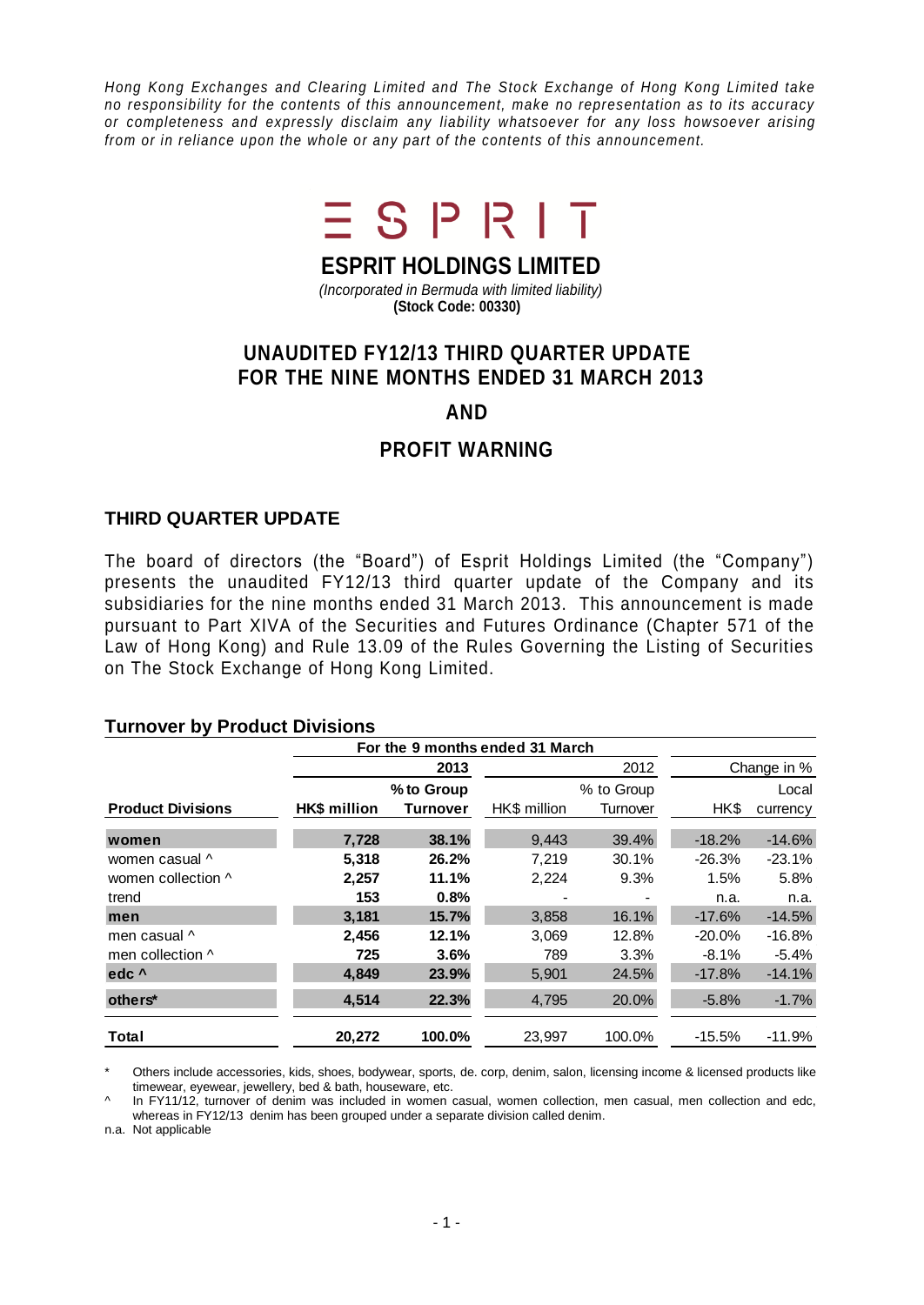### **Turnover by Key Distribution Channels**

|                                  |                     | For the 9 months ended 31 March |              |            |            |             |
|----------------------------------|---------------------|---------------------------------|--------------|------------|------------|-------------|
|                                  |                     | 2013                            |              | 2012       |            | Change in % |
|                                  |                     | % to Group                      |              | % to Group |            | Local       |
| <b>Key Distribution Channels</b> | <b>HK\$</b> million | Turnover                        | HK\$ million | Turnover   | HK\$       | currency    |
| Retail <sup>#</sup>              | 11,856              | 58.5%                           | 13,885       | 57.9%      | $-14.6%$   | $-11.4%$    |
| Europe                           | 8,723               | 43.0%                           | 9,559        | 39.8%      | $-8.7%$    | $-4.0%$     |
| Asia Pacific                     | 2,881               | 14.2%                           | 2,946        | 12.3%      | $-2.2%$    | $-2.9%$     |
| <b>Subtotal</b>                  | 11,604              | 57.2%                           | 12,505       | 52.1%      | $-7.2%$    | $-3.7%$     |
| Store closure programme          | 252                 | 1.3%                            | 761          | 3.2%       | $-66.9%$   | $-65.4%$    |
| North America                    |                     |                                 | 619          | 2.6%       | $-100.0\%$ | $-100.0\%$  |
| Wholesale                        | 8,268               | 40.8%                           | 9,921        | 41.3%      | $-16.7%$   | $-12.4%$    |
| Europe                           | 7,155               | 35.3%                           | 8,618        | 35.9%      | $-17.0%$   | $-12.2%$    |
| Asia Pacific                     | 1,055               | 5.2%                            | 1,192        | 5.0%       | $-11.5%$   | $-10.3%$    |
| North America                    | 58                  | 0.3%                            | 111          | 0.4%       | $-47.3%$   | $-47.2%$    |
| Licensing                        | 135                 | 0.6%                            | 159          | 0.7%       | $-14.5%$   | $-13.6%$    |
| <b>Others</b>                    | 13                  | 0.1%                            | 32           | 0.1%       | $-61.4%$   | $-61.3%$    |
| Total                            | 20,272              | 100.0%                          | 23,997       | 100.0%     | $-15.5%$   | $-11.9%$    |

# Retail sales include sales from e-shop in countries where available

### **Retail Distribution Channel by Regions (Directly Managed Retail Stores)**

| As at 31 March 2013                      |                  |                               | <b>Movement since</b><br>31 March 2012         |                                             |            | <b>Movement since</b><br>1 July 2012                        |              |
|------------------------------------------|------------------|-------------------------------|------------------------------------------------|---------------------------------------------|------------|-------------------------------------------------------------|--------------|
| <b>Regions</b>                           | No. of<br>stores | <b>Net sales</b><br>area $m2$ | Year-on-year<br>net change in<br>no. of stores | Year-on-year<br>change in net<br>sales area | <b>Net</b> | opened Net change in<br>stores net sales area comp-stores * | No. of       |
| Europe<br>Asia Pacific                   | 371<br>662       | 227.112<br>114,812            | 17<br>15                                       | 5.0%<br>2.5%                                | 13<br>(6)  | 2.3%<br>$-1.2\%$                                            | 200<br>232   |
| <b>Subtotal</b>                          | 1,033            | 341.924                       | 32                                             | 4.2%                                        | 7          | 1.1%                                                        | 432          |
| Store closure programme<br>North America | 19               | 12.244                        | (41)<br>(1)                                    | $-62.4%$<br>$-100.0\%$                      | (21)       | $-47.1%$                                                    | n.a.<br>n.a. |
| Total                                    | 1,052            | 354,168                       | (10)                                           | $-2.1%$                                     | (14)       | $-2.0%$                                                     | 432          |

All e-shops within Europe are shown as 1 comparable store in Europe

n.a. Not applicable

## **Wholesale Distribution Channel by Regions (Controlled Space Only)**

| As at 31 March 2013     |                         | <b>Movement since</b><br><b>31 March 2012</b> |                                                | <b>Movement since</b><br>1 July 2012        |                             |                                 |
|-------------------------|-------------------------|-----------------------------------------------|------------------------------------------------|---------------------------------------------|-----------------------------|---------------------------------|
|                         | No. of<br><b>stores</b> | Net sales<br>area $m2$                        | Year-on-year net<br>change in<br>no. of stores | Year-on-year<br>change in net<br>sales area | Net opened<br><b>stores</b> | Net change in<br>net sales area |
| <b>Franchise stores</b> | 1,819                   | 351,938                                       | (275)                                          | $-11.1%$                                    | (196)                       | $-8.7%$                         |
| Europe                  | 959                     | 242,226                                       | (94)                                           | $-8.9%$                                     | (74)                        | $-7.1\%$                        |
| Asia Pacific            | 860                     | 109,712                                       | (181)                                          | $-15.5%$                                    | (122)                       | $-12.1%$                        |
| <b>Shop-in-stores</b>   | 4,497                   | 167,886                                       | (308)                                          | $-8.2%$                                     | (247)                       | $-6.5%$                         |
| Europe                  | 4,391                   | 165,286                                       | (289)                                          | $-7.9%$                                     | (242)                       | $-6.5%$                         |
| Asia Pacific            | 106                     | 2,600                                         | (19)                                           | $-21.8%$                                    | (5)                         | $-8.9%$                         |
| <b>Identity corners</b> | 3,326                   | 70,094                                        | (908)                                          | $-24.0%$                                    | (741)                       | $-20.6%$                        |
| Europe                  | 3,326                   | 70,094                                        | (908)                                          | $-24.0%$                                    | (741)                       | $-20.6%$                        |
| Asia Pacific            |                         |                                               |                                                |                                             |                             |                                 |
| <b>Total</b>            | 9,642                   | 589,918                                       | (1, 491)                                       | $-12.0%$                                    | (1, 184)                    | $-9.7%$                         |
| Europe                  | 8,676                   | 477,606                                       | (1, 291)                                       | $-11.2%$                                    | (1,057)                     | $-9.2%$                         |
| Asia Pacific            | 966                     | 112,312                                       | (200)                                          | $-15.6%$                                    | (127)                       | $-12.0%$                        |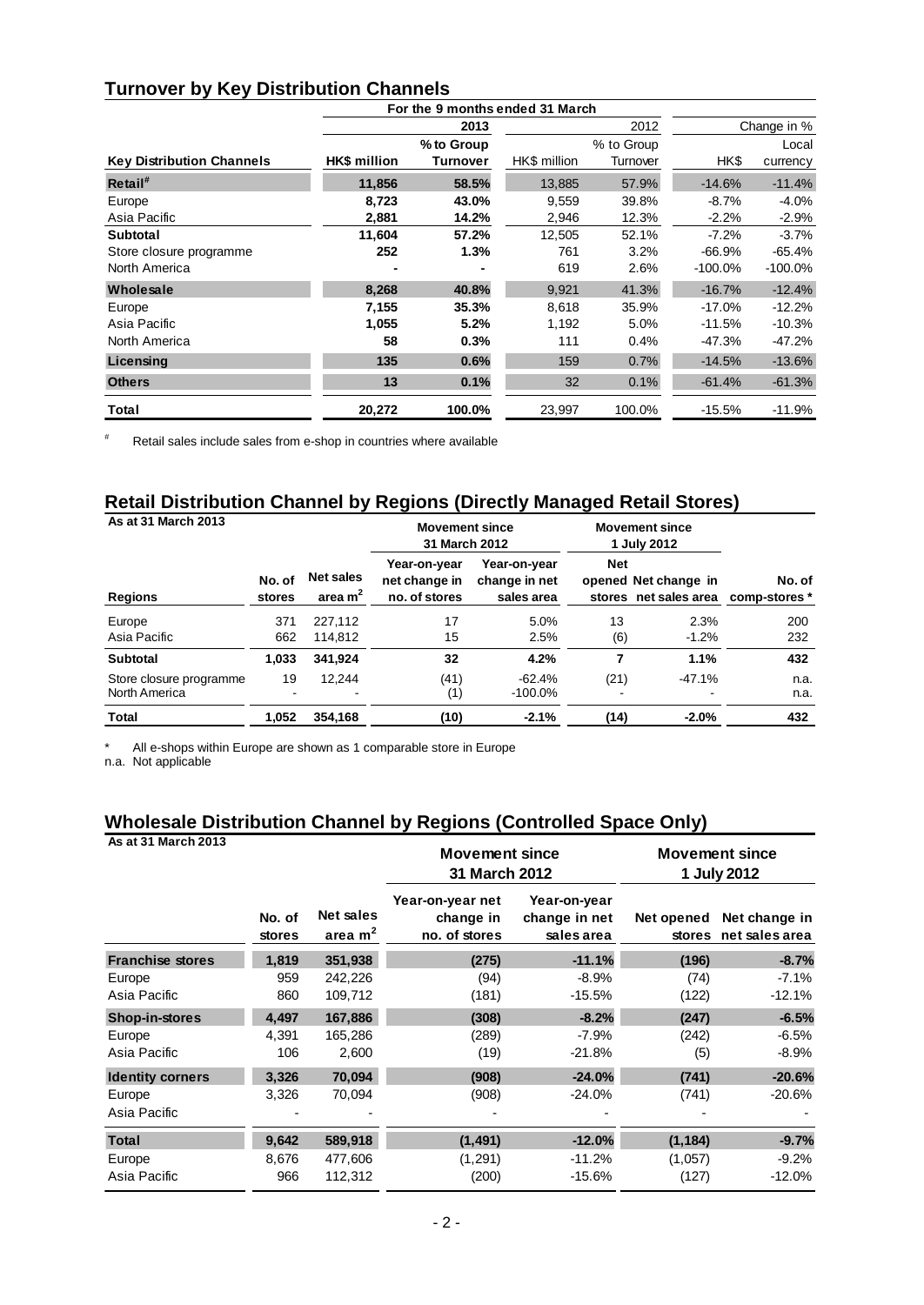#### **Turnover by Regions**

|                         |                     | For the 9 months ended 31 March |              |                        |             |                   |                        |
|-------------------------|---------------------|---------------------------------|--------------|------------------------|-------------|-------------------|------------------------|
|                         |                     | 2013                            | 2012         |                        | Change in % |                   | Retail comp            |
| <b>Regions</b>          | <b>HK\$</b> million | % to Group<br>Turnover          | HK\$ million | % to Group<br>Turnover | HK\$        | Local<br>currency | store sales<br>growth* |
| Europe                  | 15.901              | 78.4%                           | 18.203       | 75.8%                  | $-12.6%$    | $-7.9%$           | $-2.9%$                |
| Asia Pacific            | 3,949               | 19.5%                           | 4,170        | 17.4%                  | $-5.3%$     | $-5.5%$           | $-3.9%$                |
| Subtotal                | 19.850              | 97.9%                           | 22.373       | 93.2%                  | $-11.3%$    | $-7.4%$           | $-3.0%$                |
| Store closure programme | 252                 | 1.3%                            | 761          | 3.2%                   | $-66.9%$    | $-65.4%$          | n.a.                   |
| North America           | 170                 | 0.8%                            | 863          | 3.6%                   | $-80.2%$    | $-80.2%$          | n.a.                   |
| Total                   | 20.272              | 100.0%                          | 23.997       | 100.0%                 | $-15.5%$    | $-11.9%$          | $-3.0\%$               |

Exclude the directly managed retail stores covered by the store closure programme announced in previous financial years n.a. Not applicable

## **Highlights of 3Q FY12/13 Performance**

| Turnover                                            | <b>Excluding North America</b> |                                 |          |               |                                  |       |             |          |  |
|-----------------------------------------------------|--------------------------------|---------------------------------|----------|---------------|----------------------------------|-------|-------------|----------|--|
|                                                     | and store closure programme    |                                 |          |               |                                  |       |             |          |  |
|                                                     |                                | For the 3 months ended 31 March |          |               | For the 3 months ended 31 March  |       |             |          |  |
|                                                     | 2013                           | 2012                            |          | Change in %   | 2013                             |       | Change in % |          |  |
|                                                     |                                |                                 |          | Local         |                                  |       |             | Local    |  |
| Key Distribution Channels HK\$ million HK\$ million |                                |                                 |          | HK\$ currency | <b>HK\$ million</b> HK\$ million |       | HK\$        | currency |  |
| Retail                                              | 3.754                          | 4.041                           | $-7.1%$  | $-7.5%$       | 3.692                            | 3,696 | $-0.1%$     | $-0.6%$  |  |
| Wholesale                                           | 2.912                          | 3.194                           | $-8.8%$  | $-9.6%$       | 2.912                            | 3.167 | $-8.0%$     | $-8.8%$  |  |
| Licensing                                           | 48                             | 52                              | $-8.5%$  | $-8.5%$       | 8                                | 9     | $-21.5%$    | $-21.3%$ |  |
| <b>Others</b>                                       | 4                              | 11                              | $-58.5%$ | $-59.0%$      | 4                                | 11    | $-58.5%$    | $-59.0%$ |  |
| Total                                               | 6.718                          | 7.298                           | $-7.9%$  | $-8.5%$       | 6.616                            | 6.883 | $-3.9%$     | $-4.5%$  |  |

During the quarter ended 31 March 2013 ("3Q FY12/13 "), comparable store sales decline narrowed to -1.5% (1H FY12/13: -3.6%). This better retail sales performance in 3Q FY12/13 was mainly attributed to a combination of factors: i) early arrival of Easter Holiday in late March this year as compared to April last year; and ii) more aggressive promotional activities.

In terms of wholesale, the narrowing of the decline in turnover to -9.6% in 3Q FY12/13 (1H FY12/13: -13.7%) is mainly attributable to the favo urable impact from wholesale support measures.

In terms of profitability, due to the promotional activities and wholesale support measures, the Group's gross profit margin for 3Q FY12/13 recorded a slight decline year-on-year.

#### **Profit Warning**

Based on its review of the unaudited consolidated management accounts of the Group for the nine months ended 31 March 2013, the Board wishes to inform the shareholders of the Company and potential investors that the Group is expected to record a substantial loss in the second half of the financial year ending 30 June 2013 which would result in an overall substantial loss for the Group in respect of the financial year ending 30 June 2013 . The anticipated loss in the second half of the financial year ending 30 June 2013 is mainly due to the following non-recurring provisions and impairments resulting from